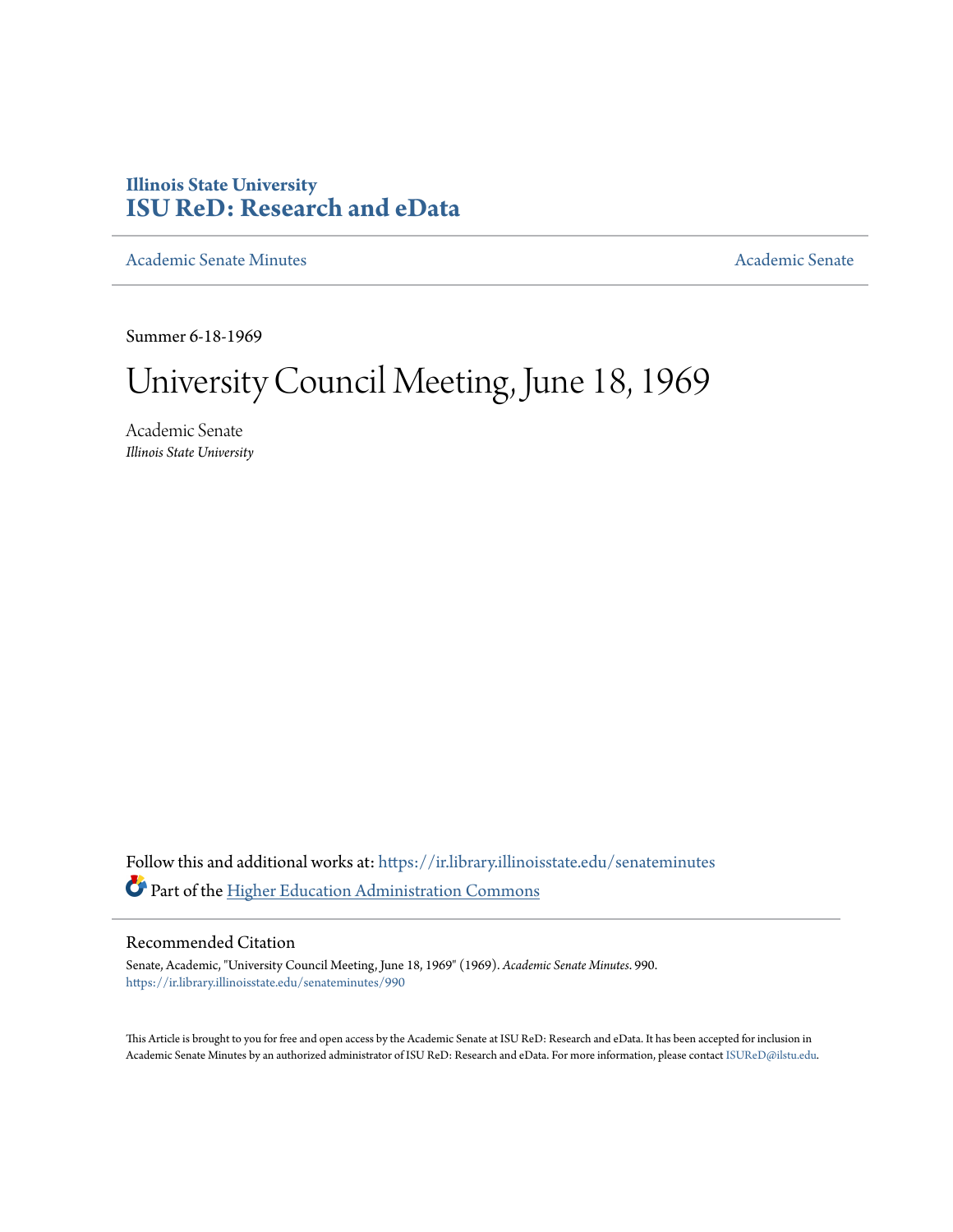# :MINUTES OF THE UNIVERSITY COUNCIL

# June 18, 1969

Meetings of the University Council are open to members of the University community. Persons attending the meetings may participate in discussions with the consent of the Council.

Persons desiring to bring items to the attention of the Council may do so by contacting any member of the Council.

# MEMBERS OF THE UNIVERSITY COUNCIL

| 1. Samuel Braden<br>President                    | $8 - 2241$ | 12. Richard Hulet<br>Dean of Student Services                   | $8 - 2545$ |
|--------------------------------------------------|------------|-----------------------------------------------------------------|------------|
| 2. Richard Bond<br>Dean of Faculties             | $8 - 2261$ | 13. Eric Johnson<br>Dean of Administrative Services             | $8 - 2143$ |
| 3. George Drew<br>Elementary Education           | $8 - 2168$ | 14. Frederick Kagy<br>Industria Arts                            | $8 - 2612$ |
| 4. Scott Eatherly<br>English                     | $8 - 2279$ | 15. Walter Kohn<br>Political Science                            | $8 - 8063$ |
| 5. Elwood Egelston<br>Educational Administration | $8 - 2549$ | 16. Thomas Martin<br><b>Business Education</b>                  | $8 - 7559$ |
| 6. John Ferrell<br>Music                         | 8-2194     | 17. Charles Morris<br>Mathematics                               | $8 - 7674$ |
| 7. Frederick Fuess<br>Agriculture                | $8 - 5328$ | 18. Warren Perry<br><b>Business Education</b>                   | $8 - 2377$ |
| 8. Charles Gray, Jr.<br>University High School   | $8 - 8437$ | 19. Milton Weisbecker<br>Hlth. & P.E.-Men                       | $8 - 2511$ |
| 9. Dean Hage<br>Special Education                | $8 - 2274$ | 20. Joseph Wilson<br>Music                                      | $8 - 2194$ |
| 10. Barbara Hall<br>Hlth. & P.E.-Women           | $8 - 8461$ | 21. William Zeller<br>Education                                 | $6 - 7250$ |
| 11. Charles Hicklin<br>Education                 | $8 - 2445$ | Sandra Stevenson<br>Clerical Secretary<br>Institutional Studies | $8 - 7274$ |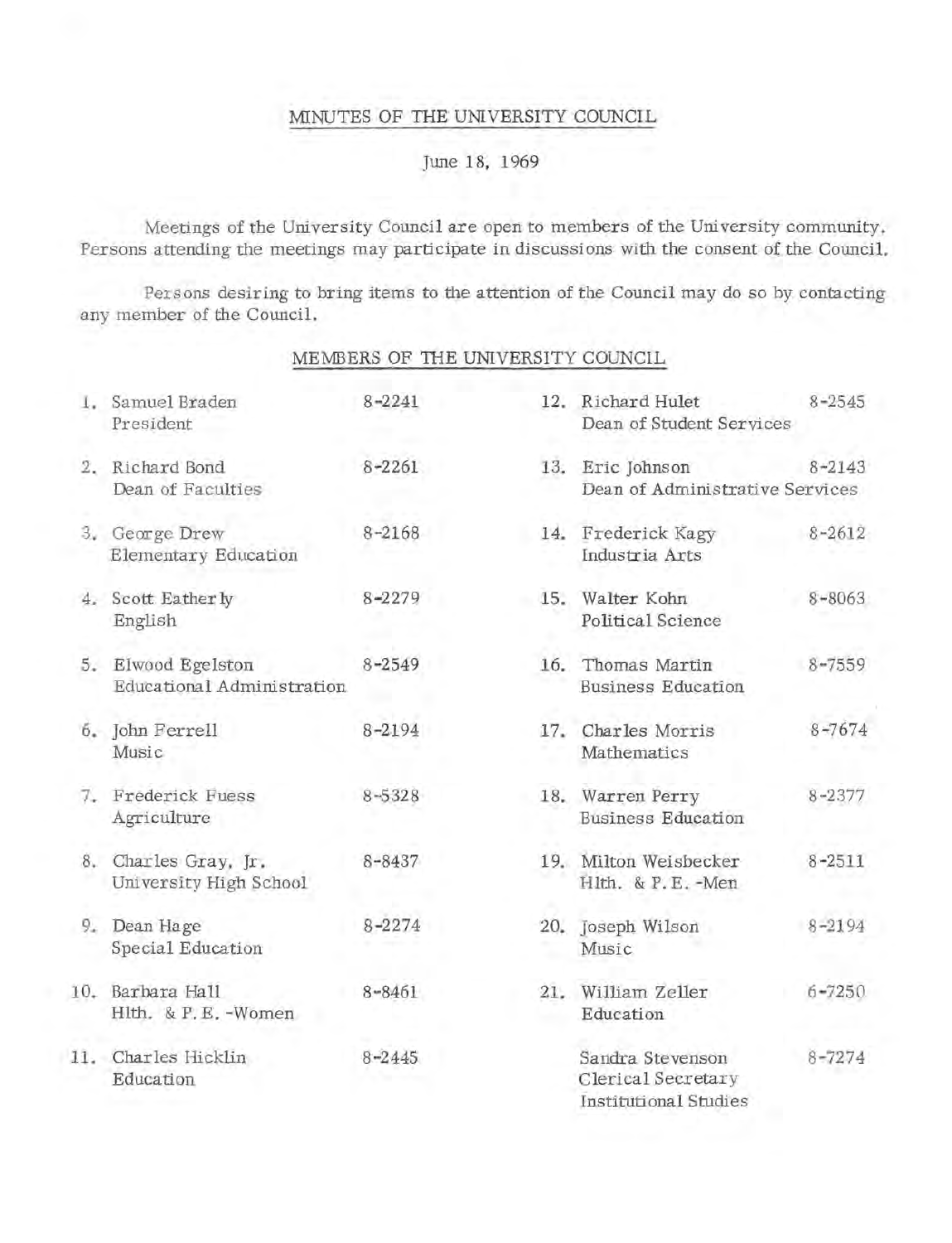### UNIVERSITY COUNCIL MINUTES

#6

DATE: June 18, 1969

#### MEMBERS PRESENT

- 1. Richard Bond
- 2. Samuel Braden
- 3. George Drew
- 4. Scott Eatherly

- 
- 
- 

5. Elwood Egelston 9. Charles Hicklin 13. Charles Morris

- 6. John Ferrell 10. Eric Johnson 14. Warren Perry<br>7. Charles Gray 11. Frederick Kagy 15. William Zeller
	- 11. Frederick Kagy 15. William Zeller
- 8. Dean Hage 12. Thomas Martin
- 
- 
- 

### CALL TO ORDER

Mr. Charles Hicklin, Chairman of the University Council, called the meeting to order at 7:30 p.m. in the fourth floor lounge of Stevenson Hall.

### APPROVAL OF THE MINUTES

Mr. Martin moved that the minutes of June 4, 1969 be approved as distributed. Mr. Kagy seconded the motion.

### The motion carried unanimously.

### PROCEDURES FOR CAMPUS DELIBERATIVE BODIES

Chairman Hicklin asked permission to remove the first item from the agenda. He explained that several bills are now in the General Assembly awaiting action which may render the concern expressed in this agenda item irrelevant. The item as originally conceived, concerned possible disruption of campus deliver· ative bodies in the future. The bills now pending in the Illinois General Assembly, Chairman Hicklin explained, goes far beyond any campus action in this matter. Leave was granted by the Council to withdraw this item.

# APPROVAL OF BY-LAWS OF THE COLLEGE OF FINE ARTS

Dean Desmond explained the procedure for writing and adoption of the By-Laws of the College of Fine Arts by the College faculty and by the student body.

## Mr. Drew moved to approve the By-Laws of the College of Fine Arts as submitted. Mr. Eatherly seconded the motion.

In the ensuing discussion, it was brought out that the College of Fine Arts By-Laws conflicted with present FSC procedures and in matters of College APT Committee elections and membership.

The motion carried with Mr. Egelston, Mr. Ferrell and Mr. Martin abstaining.

A copy is attached to the minutes.

In response to the conflict noted between the College of Fine Arts By-Laws and the FSC procedures the following motion was introduced.

Mr. Eatherly moved that the University Council ask the Faculty Status Committee to revise its guidelines to permit more flexability in College APT procedures. Mr. Braden seconded the motion.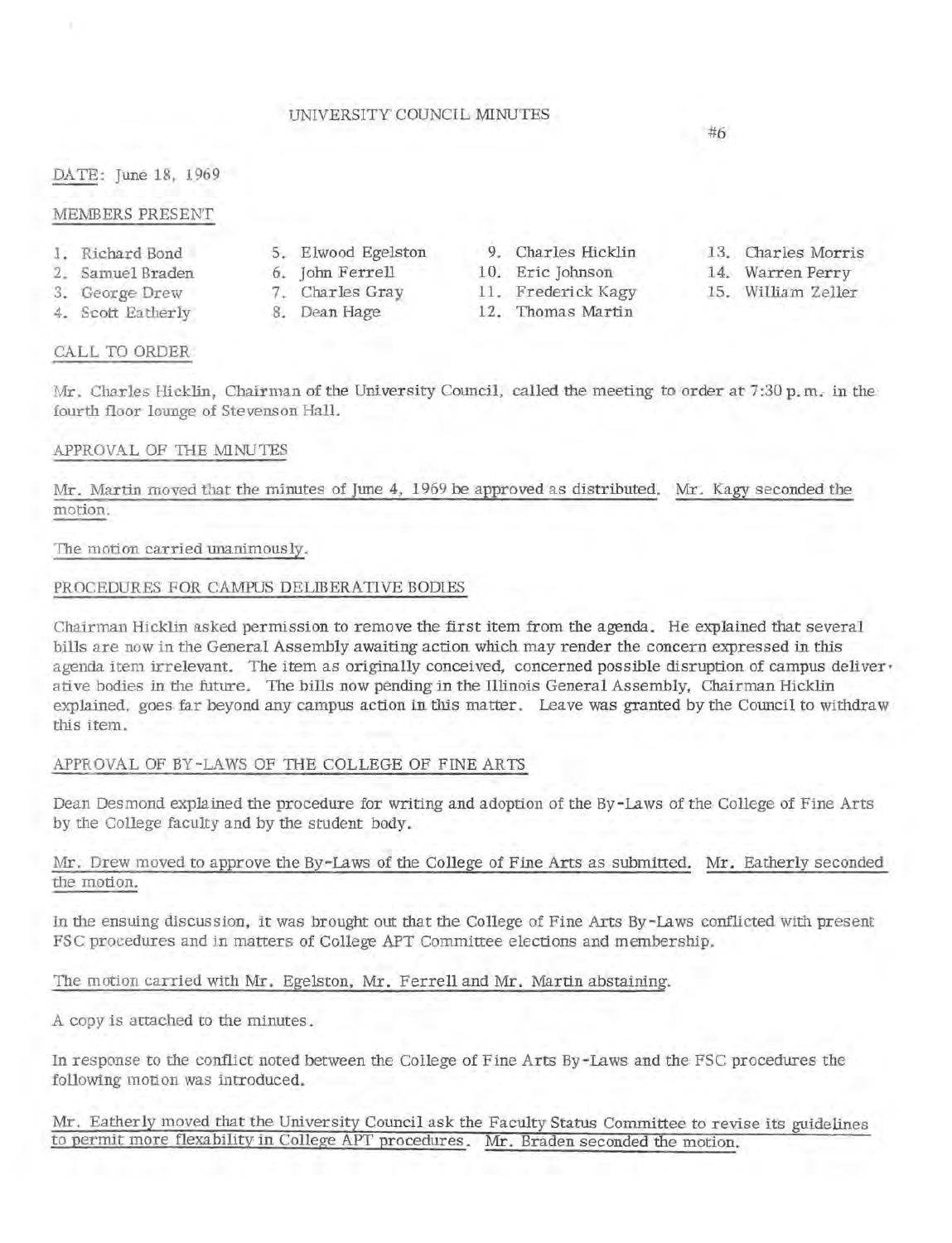#### The motion carried unanimously.

#### ADOPTION OF UNIVERSITY CALENDAR 1970-71

Mr. Eatherly, who had moved to accept the calendar at the June 4 Council meeting, withdrew his motion and Mr. Kagy, the seconder, concurred. The motion was withdrawn.

# Mr. Bond moved to adopt the proposed calendar subject to a study of the reading days by the office of the Dean of Faculties prior to November 5, 1969. Mr. Egelston seconded the motion.

In the discussion, Dean Bond reminded the Council that the calendar for the coming academic year (1969-70) had been adopted a year ago by the Council and had been printed in the catalog. Therefore, changes in the calendar at this time would not affect next years dates. He also reminded the Council that the calendar for the 1970-71 year would not go to press in the catalog until the spring of 1970 and could be amended up to that time but that it was necessary to adopt the full calendar at this date in order to meet the Board of Regents schedule for calendar adoptions at the July meeting.

#### The motion carried with Mr. Zeller abstaining.

A copy of the calendar is atrached to these minutes.

#### COMMUNICATIONS

President Braden gave a report to the Council on the Senate Task Force which had meet in Springfield to affect reductions in our budget. He explained the nature of the proposed budget cuts and the consequences of these cuts. He explained that the largest cuts were made in the proposed state contribution to the pension system. This cut was not expected to effect pensions or retirement benefits on a short-range basis since this simply put the university back to its procedures of the past several years. This budget item had been an additional attempt to contribute the full state contribution to the pension system. The other cuts came from capital improvements, remodeling projects, etcetera, which came out of the General Revenue Fund as opposed to the Illinois Building Authority Funds. Some minor reduction of the personnel services budget was reported. President Braden reminded the Council that even the remaining budget was still dependent upon the passage of an adequate revenue measure by the General Assembly before July 1.

President Braden also reported that the Board of Regents would be asked at the July meeting to raise the student activity fee by \$7. 00 and to modify the earmark provisions of the present activity fee.

Chairman Hicklin reported that in light of the discussion concerning the Calendar Committee at the last University Council meeting on June 4, and in keeping with the spirit of the Kohn resolution on committees, he was submitting his resignation from the Calendar Committee to Dean Bond.

#### ADJOURNMENT

Mr. Johnson moved that the meeting be adjourned. Mr. Gray seconded the motion.

The motion carried unanimously.

The meeting adjourned at 9:29 p. m.

Respectfully submitted,

Charles Hicklin, Chairman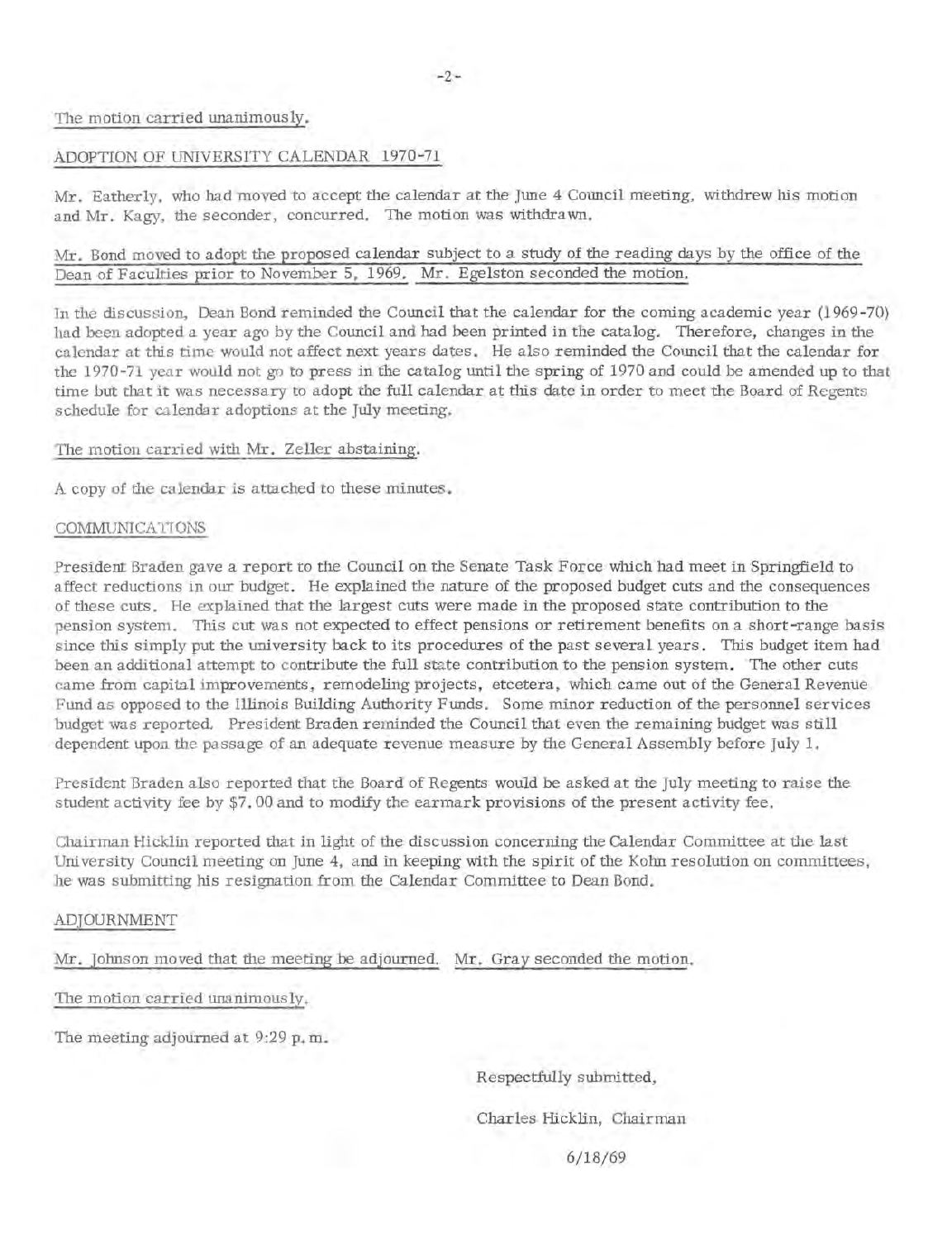## PROPOSED BY-LAWS OF THE COUNCIL OF THE COLLEGE OF FINE ARTS

#### AR TIC LE I. NAME

The name of this organization shall be the Council of the College of Fine Arts, hereinafter referred to as the "College Council".

#### ARTICLE II. PURPOSE

The College Council shall serve as the agency through which the faculty and students of the College of Fine Arts shall participate in determining College policy in accordance with the By-Laws of the University Council of Illinois State University.

#### ARTICLE III. MEMBERSHIP

Section 1. The College Council shall consist of the Dean of the College, the head or chairman of each department in the College, three regular full-time faculty members from each department, and three student members enrolled as majors from each department. The faculty members from each department shall be elected by the voting members of the department. The three student members from each department shall be elected by the undergraduate and graduate majors enrolled in the department.

Section 2. Regular full-time faculty members, excluding department heads, who have served on the faculty one full semester preceding the election and who have a major assignment in a department in the College as instructor or higher shall be eligible for election to the College Council unless they are on leave at the time of the election or have requested leave for the whole or part of the following academic year or are on disability leave under the University Retirement System.

Section 3. Students enrolled as majors in one of the departments of the College for one full semester preceding the election and who will hold junior, senior, or graduate standing at the time the term of office will begin shall be eligible for election.

Section 4. Faculty members of the College Council shall be elected by the faculty for three year terms. No faculty member will be eligible for immediate re-election at the completion of one full term; however, he may again be eligible a fter one year. For purposes of this section, a period of service from 18 months to 3 years shall be considered a full term.

Section 5. The student members of the College Council shall be elected by the undergraduate and graduate majors of their department for one-year terms. Student members shall be eligible for election to a second consecutive term. For purposes of this section, a period of service of from 4 months to one year shall be considered a term.

Section 6. A College Council member unable to serve on the College Council for 3 months or less may appoint a proxy to fill his vacancy. A College Council member unable to serve on the College Council for at least one semester during the regular academic year shall be replaced by a new College Council member. The replacement shall be made through a special election; a special election shall be held only during the regular academic year. The new member shall complete the term of the College Council member he replaces. Both proxies and replacements shall have the same rights, duties, and obligations of any College Council member elected at a regular election and shall be subject to the same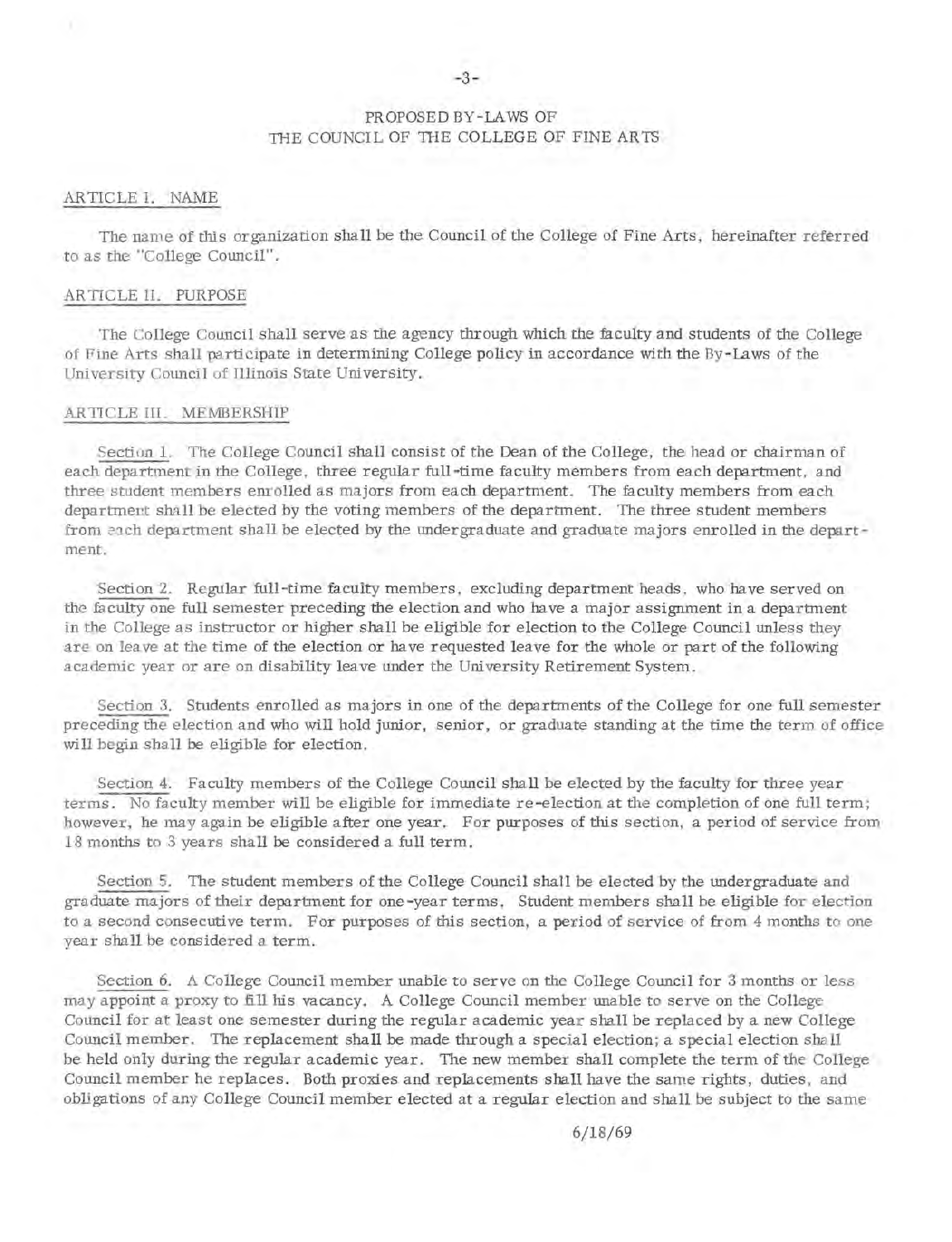limitations as expressed in these By-Laws. The College Council shall determine when a vacancy occurs and whether a proxy or a replacement is appropriate.

Section 7. In all cases not inconsistent with these By-Laws, the College Council shall determine the eligibility of any member of the faculty and any student to serve on the College Council or to vote in all special and regular elections within the College.

#### AR TICLE IV. ELECTIONS

Section I. The College Council shall appoint an Elections Committee comprised of an equal number of faculty and students to supervise the nomination and election of members of the College Council. This Committee shall prepare rules for the conduct of nominations and elections consistent with these By-Laws. Before such rules take effect, the Committee shall submit them to the College Council for approval.

Section 2. Full-time faculty members who have the rank of instructor or higher and lecturers on full-time appointments, with the exception of persons who are on leave or disability, and undergraduate and graduate students in each department who have been majors one full semester prior to the election are eligible to vote in the elections of College Council members. Prior to each election, the office of the Dean of the College of Fine Arts shall provide the Elections Committee with a list of eligible faculty voters, and the office of each department shall provide the Elections Committee with a list of eligible student voters. The Committee shall make copies of these lists available to all faculty members and students of the College of Fine Arts.

Section 3. The voting members of the faculty of a department shall nominate candidates for departmental representatives to the College Council. The method of nominating and electing student representa tives from each department shall be determined by the Election Committee in consultation with the students of each department; the method shall be voted upon by the undergraduate and graduate majors enrolled in the department; and the method of nominating and electing may vary between departments.

Section 4. In addition to the foregoing, candidates may be nominated by petition. Each petition shall carry the signatures of at least twenty-five percent of the appropriate electorate.

Section 5. The Elections Committee shall conduct the nominations, run-off, and election procedures for regular elections of the faculty members and two student members between April 20th and May 5th and of the third student member between December 1st and 15th.

Section 6. Within twenty-four hours after balloting, the Elections Committee shall announce to the College faculty and students the complete results of the election. The Committee shall declare elected the candidates receiving the highest number of votes. In any election in which Council members are to be elected for terms of differing length, the Elections Committee shall assign both full and partial terms according to the number of votes received, those receiving the highest number of votes serving the longer terms. In case of tie, the decision shall be made by lot.

Section 7. Any vacancy occurring between elections shall be filled in accordance with procedures specified in Article III, Section 6.

Section 8. Candidates elected in the regular election between April 20th and May 5th shall begin their terms at the first meeting of the College Council in September following the election. Candidates elected in the regular election between December 1st and 15th shall begin their terms at the first meeting of the College Council in the Spring Semester following the election. Those elected in special elections shall begin their terms at the next regular meeting of the College Council following the election.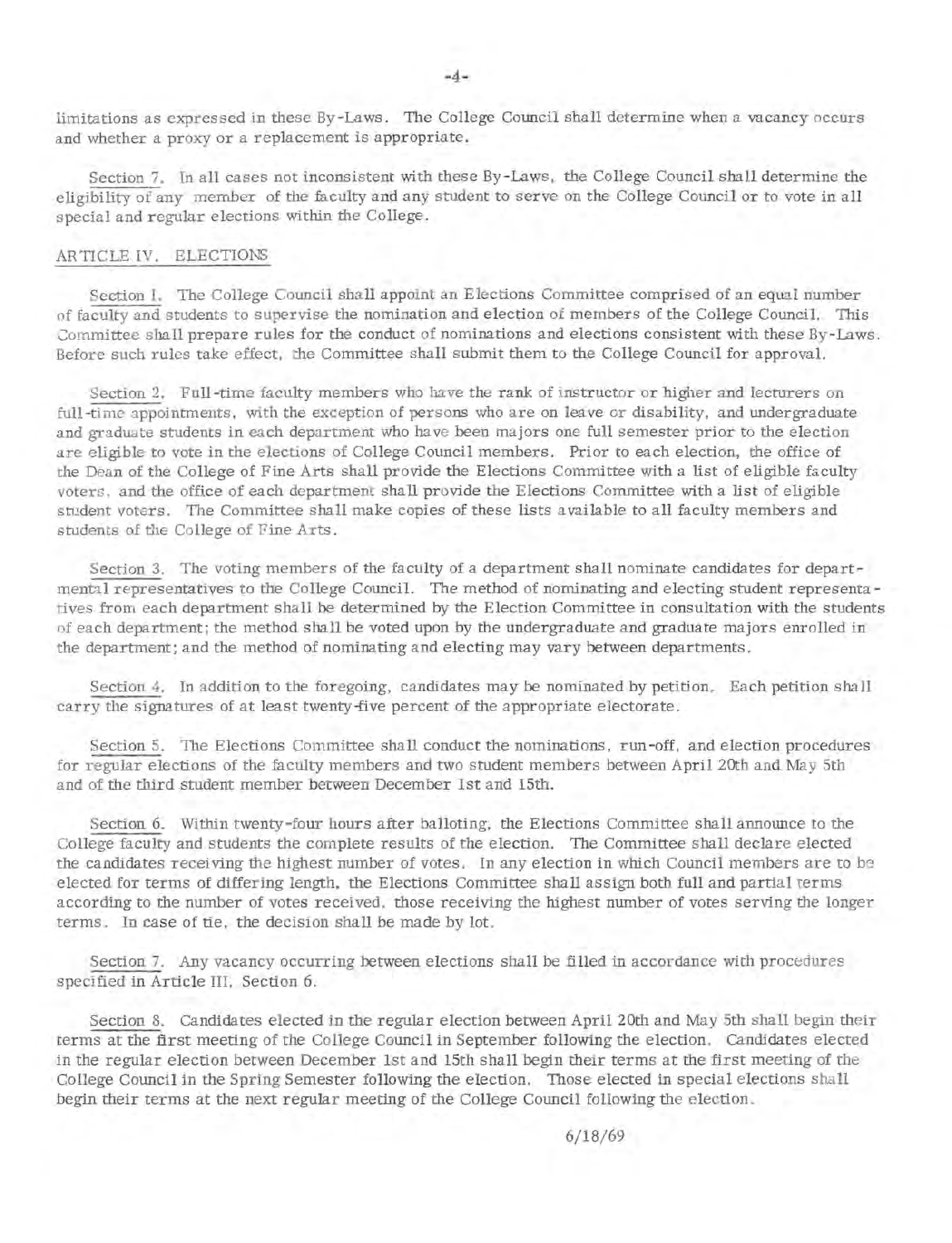Section 9. The first election of the College Council shall be held after final approval of these By-Laws by the University Council, except that the election shall be held no earlier than the beginning of the first semester in September, 1969. The Acting College Council will supervise the first election. One -third of the faculty members elected at this first election to the College Council shall serve for one, two or three -year terms respectively. Until the University Council approves the By-Laws and the first election is held, the present Acting College Council will act as the interim College Council.

#### ARTICLE V. OFFICERS

Section 1. At the first regular meeting in September, the College Council shall choose by ballot from its elected members a Chairman, a Vice -Chairman, and a Secretary for one -year terms. These officers shall assume their duties immediately upon election. The secretary of the College Council shall be a faculty member and shall serve, also, as secretary of the College faculty.

Section 2. These officers and the Dean of the College shall constitute the Executive Committee of the Council. The Executive Committee shall prepare the agenda for each Council meeting and shall perform such other functions as the Council assigns it.

#### ARTICLE VI. MEETINGS

Section 1. The College Council shall hold regular meetings at least once each month during the academic year.

Section 2. Special meetings may be called by the Chairman, or in his absence by the Vice -Chairman, or by the Dean of the College, and must be called upon the written request of at least one -third of the College Council. The Dean of the College shall call a special meeting upon petition of 25% of the College faculty or 25% of the College students, or 25% of the College faculty and College students combined, said meeting to deal with the subjects of the petition.

Section 3. The agenda for regular and special meetings shall be published at least 3 days before each meeting.

Section 4. Two -thirds of the membership of the College Council shall constitute a quorum.

Section 5. Minutes of College Council meetings must be mailed to all members of the College faculty within ten days of each meeting and be made available to the students in all departmental officers. At least one permanent file of minutes shall be kept in the office of the Dean of the College.

Section 6. Faculty members and students may attend all meetings of the College Council except the executive sessions, but may participate in the discussion only with the consent of the Chairman of the College Council.

Section 7. Faculty members and students desiring to bring specific matters to the attention of the College Council shall communicate them in writing to any member of the Executive Committee five or more days before the meeting at which they wish matters considered. This time limit may be waived by a two -thirds vote of the College Council.

Section 8. The parliamentary authority for use in College Council meetings shall be Robert's Rules Section 8. The parliamentary authority for use in College Council meetings shall be <u>Robert's Rules</u> of Order, Revised.

#### ARTICLE VII. POWERS AND DUTIES

Section 1. The College Council shall serve as the agency through which the faculty and students of the College shall participate in determining College policy, and shall establish necessary procedures not otherwise enumerated in these By-Laws to be used in such participation.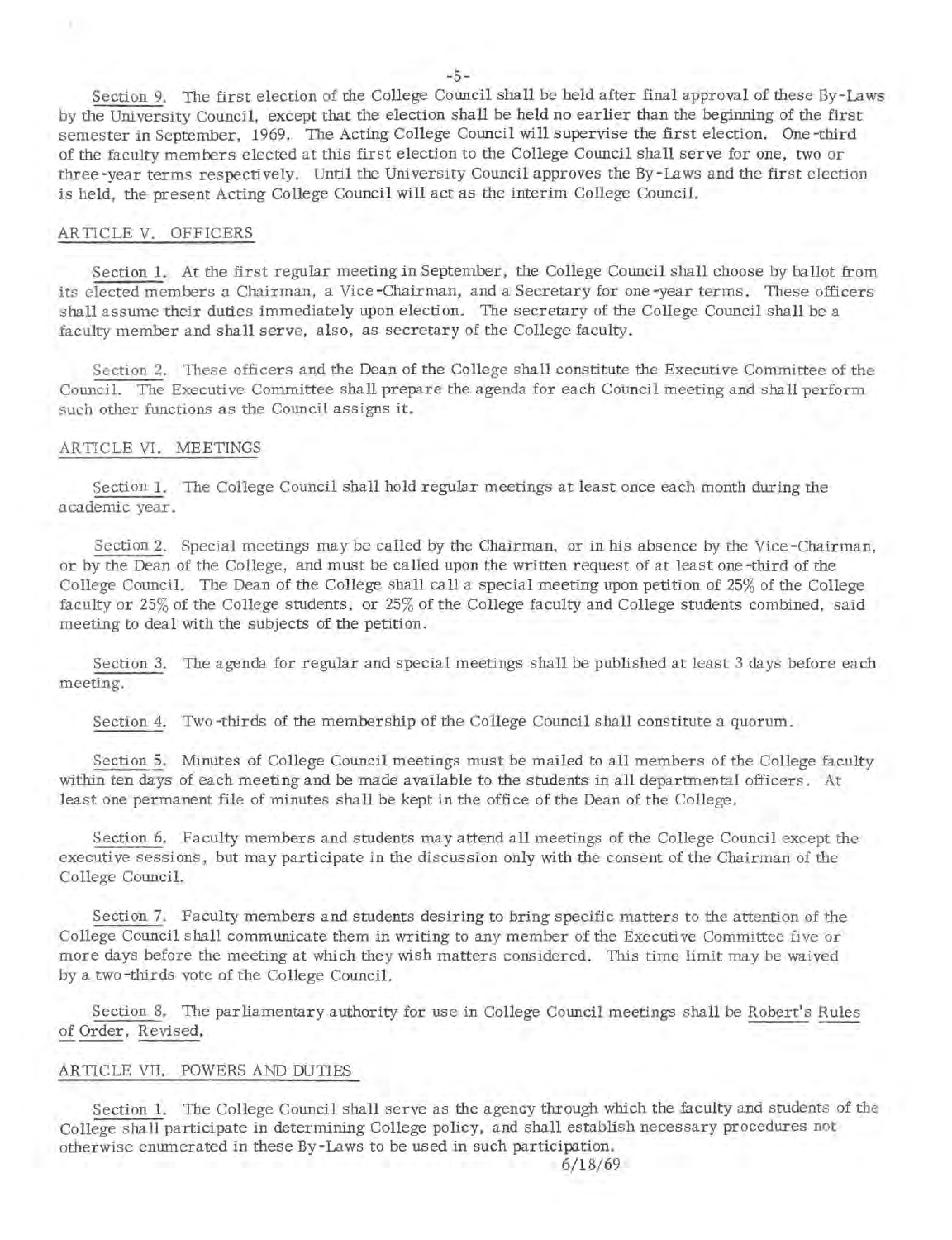Section 2. The elected faculty members of the College Council and the Dean of the College shall serve, in executive session, as the College APT Committee. The Dean of the College shall serve as Chairman.

Section 3. In addition to the appointment of the Elections Committee and the College Curriculum Committee, the College Council shall create such standing and special committees, comprised of faculty and/or students, as are necessary to enable the faculty and students of the College to participate in the development of basic policies of the College. The College Council shall determine the method of appointment, powers, duties, and composition of each College committee which it creates. Any faculty member or any student of the College is eligible to serve on such committees. The College Council shall not normally consider a matter which is usually the responsibility of a committee until the committee has reported on the matter to the College Council. No provision of this section shall be construed to preclude the Dean of the College from creating committees, assigning them such duties and powers as he desires, and appointing faculty members and/or students to serve on them.

Section 4. Before any committee, council, administrative group, or official of the College or of any of its constituent parts, or any other organization, may promulgate or execute a policy in the name of the College, the policy must be submitted to and approved by the College Council in accordance with these-By-Laws.

Section 5. The College Council may call regular or special meetings of the College faculty and/or students or of any part thereof. For meetings which it calls, the College Council shall establish the rules and agenda, which rules shall not contravene these By-Laws.

#### ARTICLE VIII. REFERENDA

Section 1. Any decision or action of the College Council may be referred to a vote of the faculty and students in accordance with the procedures established in this article. The decision of the faculty and students in a referendum election shall be final, except as provided in Section 3.

Section 2. The College faculty or College students may request a referendum vote on any College Council decision or action by submitting to the Executive Committee a petition signed by at least 25 percent of the voting members of the faculty or students or faculty and students combined. Such petition shall be presented within ten days after the minutes reporting the decision or action have been distributed. The Elections Committee shall conduct an election on the question within one month of the day the Executive Committee received the petition.

Section 3. The Dean of the College may request in writing to the Executive Committee a referendum vote on any Council action or decision. The Elections Committee shall conduct an election on the ques tion within one month of the day the Executive Committee received the request. If the faculty and/or students, voting in the manner prescribed in Sections 5 and 6 below, support the Dean, the Council decision or action shall be declared invalid. If the faculty and/or students support the Council and the Dean of the College still does not concur, he or the College Council may present the matter to the Dean of the Faculty.

Section 4. The College Council may refer to a vote of the faculty and/or students of the College any matter pending before it or any decision or action.

Section 5. When a College Council decision or action, or an amendment to these By-Laws, is referred to the College faculty and/or students, the voting shall be by secret ballot in an: e lection conducted by the Elections Committee. Prior to any referendum election, the College Council shall provide the faculty and/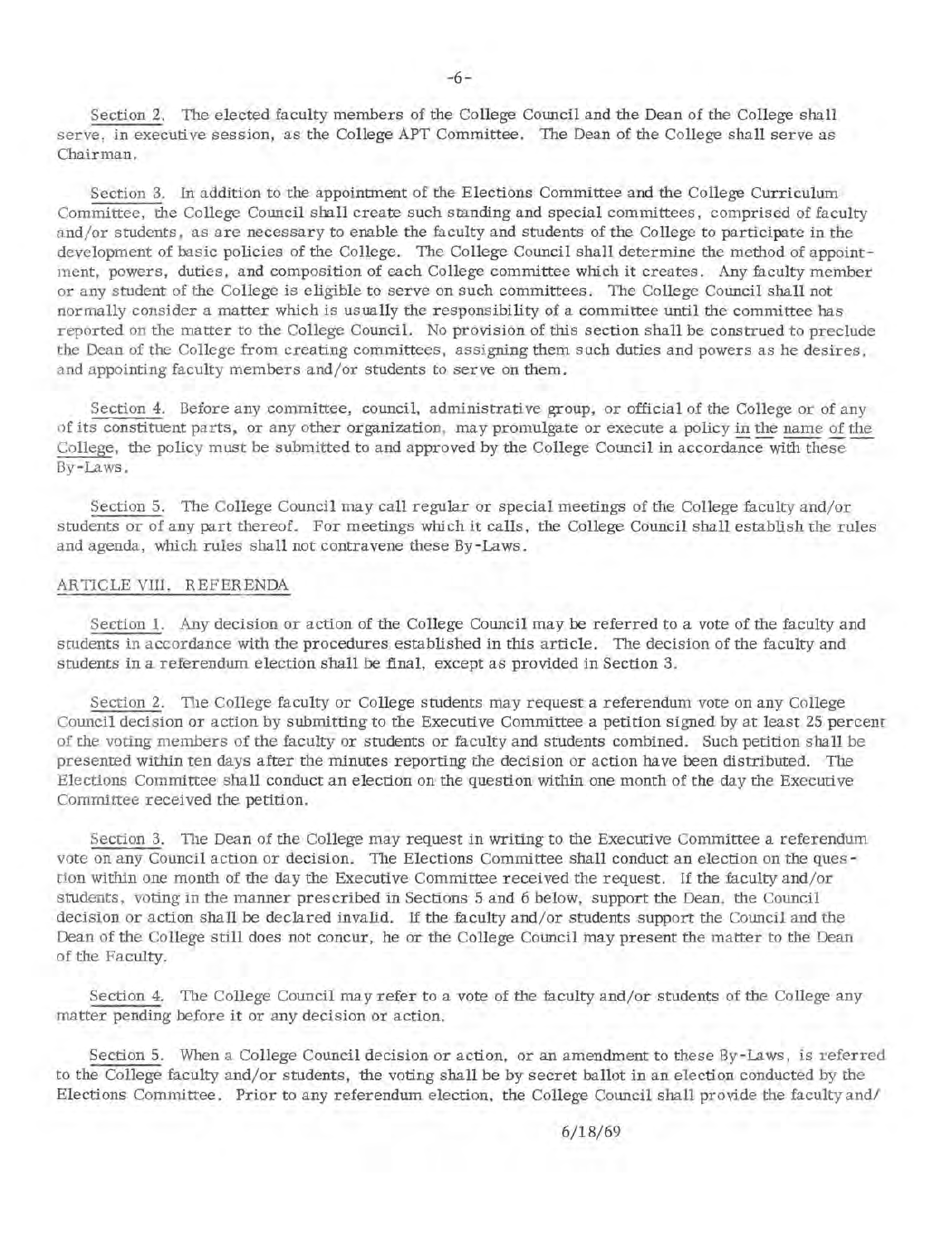or students an opportunity to discuss the question to be voted on at one or more of the following: (a) College faculty meetings, (b) department faculty meetings, (c) College student meetings, (d) department student meetings, (e) other groupings of the College faculty and/or students.

Section 6. A two -thirds majority of the votes cast in a referendum election shall be required to reverse the decision or action of the College Council.

#### ARTICLE IX. AMENDMENTS

A proposed amendment or proposed new By-Laws shall be submitted in writing to the Secretary of the College Council who shall report the proposal to the College Council at its next regular meeting. If the proposal is accompanied by a petition bearing the signatures of at least 25 percent of the voting members of the College faculty or College students or College faculty and students combined, or if the College Council agrees, the proposal shall be distributed to the faculty and students through the minutes of the College Council and voted on by the faculty and students in accordance with the procedures outlined in Article VIII, Section 5. If two-thirds of those voting in the referendum election vote for the proposal, the proposal shall be adopted and become effective when approved by the University Council.

#### ARTICLE X. BY -LAWS REVIEW

A review committee appointed by the Executive Committee on the College Council shall be established at the end of one year and every three years thereafter to review the substance of these By-Laws and report to the College faculty and students. The review committee shall consist of one faculty member and one student member from the College Council, one faculty and one student member from each depart ment, and the Dean of the College, who shall serve as chairman.